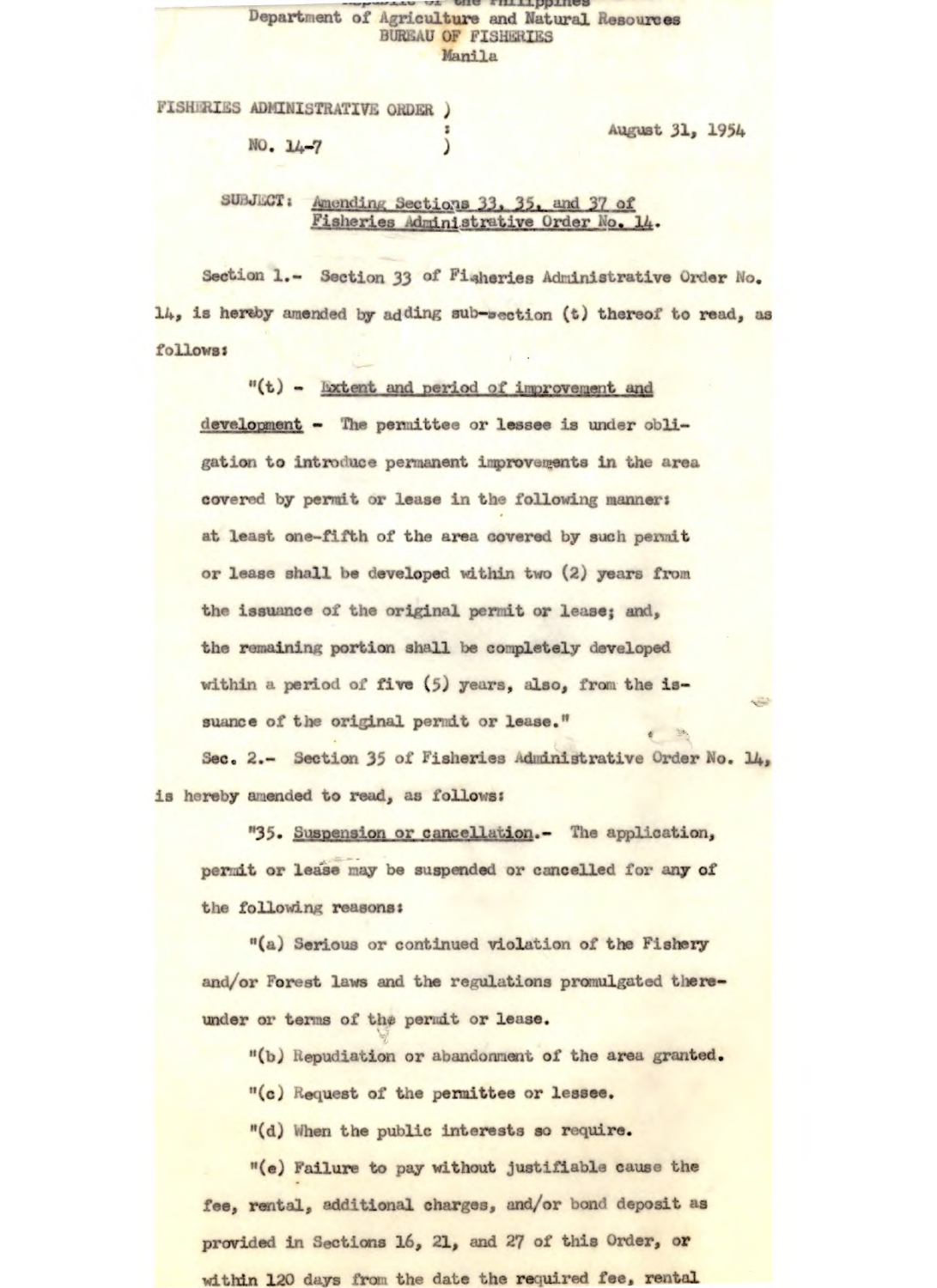and bond deposit become due and payable, without prejudice to any action the Government may take to recover the amount due,

"(f) Failure on the part of **the permittee** or **les**see to comply with the provisions of Section 33, subsection (t) hereof.

"The cancellation of the permit for any of the causes mentioned in sub-sections (a), (b), (e), and/or (f) hereof shall carry with it the forfeiture of the bond to the government.

"The cancellation of a permit or lease agreement shall be made by the issuing officer."

Sec. 3.- Section 37 of Fisheries administrative Order No, 14, is *hereby amended to read, as follows:* 

"37. When a transfer or sub-lease of area and improvements may be allowed.- If a permittee or lessee had, unless otherwise specifically provided, held the permit or lease and actually operated and made improvements on the area for at least three (3) years, he/she W request permission to sub**-lease** or transfer the area **and improvements** under certain conditions,

"(a) Transfer subject to approval - A sub-lease or transfer shall only be valid when first approved by the Director under such terms and conditions as may be prescribed, otherwise, It shall be null and **void. A transfer**  not previously approved or reported shall be considered sufficient cause for the cancellation of the permit or lease and forfeiture of the bond and for granting the area to a qualified applicant or bidder, as provided in sub-section (r) of Section 33 of this Order.

**"(b) Upajd. ritals** - In case of transfer, if the permittee or lessee has unpaid rental or rentals, the heirs or assigns or transferee shall settle all such unpaid rentals before a new permit may be granted, other